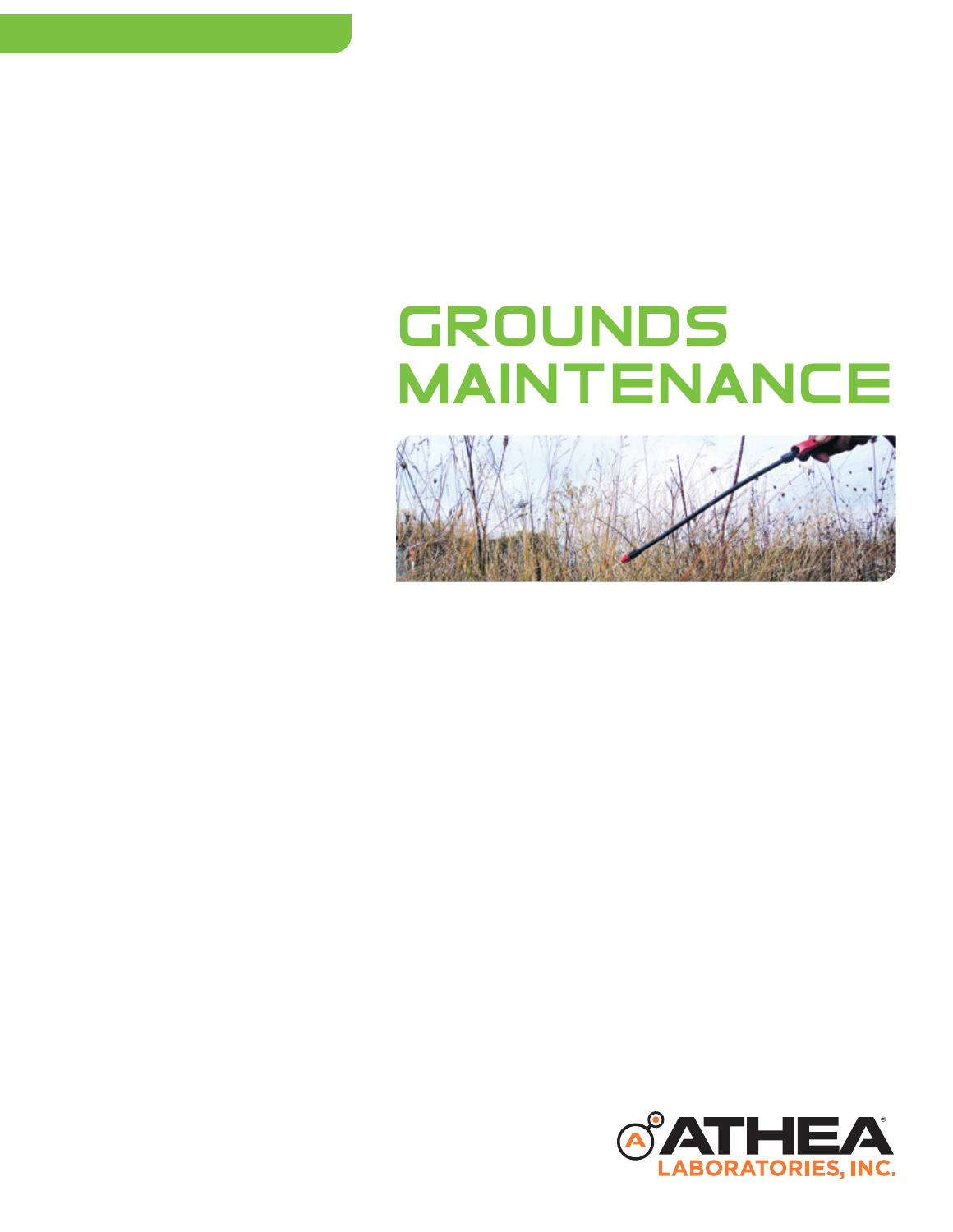## THE **ATHEA®** ADVANTAGE

ATHEA® manufacturers the industry's highest-quality and most comprehensive selection of herbicides for nearly any application. Choose from selective herbicides, total kill herbicides, and total kill herbicides with residual for control up to a year, available in bulk liquids, granular, and aerosols. All backed by the expertise to help you choose the right product for the job.

## YOUR TOTAL SOLUTIONS<sup>®</sup> HERBICIDE SOURCE

ATHEA® makes it easier for you to be in the herbicides business. Many of our herbicides are EPA-registered under the Total Solutions® brand name, eliminating the paperwork and costs associated with state and federal registrations under your own brand. And for those customers wishing to private label, our in-house EPA experts can guide you through the process.

#### PRIVATE LABEL

With the ever-growing trend toward private label brands in both the consumer and commercial markets, ATHEA® is well-positioned to deliver on our customer's needs. Today, over 90% of products ATHEA® ships are private labeled. A complete turn-key approach of chemical formulation and production, wipe converting and manufacturing, low minimums, the highest-quality artwork, nearly unlimited packaging options, fast turnaround, and strict confidentiality make ATHEA® the market leader in this category. Products not private labeled ship under the Total Solutions® brand. For those customers entering a new product category unsure of potential volume, or not wishing to register certain products when required by the EPA or FDA, the Total Solutions® brand is an ideal solution.

#### SELECTIVE HERBICIDES

Selective herbicides address the problem of weed elimination and control in sensitive grassy areas. They contain the power to combat the toughest broadleaf weeds in lawn and turf without harming the surrounding grasses. Refer to the Herbicide Application Chart on the back for products and specific weed applications.

## NON-SELECTIVE HERBICIDES

Bare ground results can be achieved in areas plagued by persistent unwanted vegetation by utilizing non-selective herbicides. These formulas have been specifically designed to quickly eliminate the toughest perennial weeds, and new plant growth for an extended period. Ideal for use in areas such as ditches, fence rows, parking lots, patios, brick paths and railroad tracks.

## ACTIVE INGREDIENTS

2,4-D / 2,4-D SALTS - Mimics the action of a growth hormone within the plant. It stimulates unusually rapid growth which strains the life support system of the plant to a point where death occurs.

BROMACIL - A residual herbicide which acts as a soil sterilant to prevent vegetation growth for an extended period of time. Works slowly as it is carried to the root zone through moisture and absorption.

DIQUAT DIBROMIDE - When absorbed, it disrupts the photosynthesis process and kills the unwanted plant. This contact herbicide eliminates surface vegetation so replanting can occur soon after application. It deactivates upon contact with the soil, and can be used to kill aquatic weeds.

## FeRTILIZeRS aND SURFaCTaNT

## #133 Chelated Iron

#### IRON SUPPLEMENT

- Reverses or reduces the pale green or yellow discoloration associated with chlorosis
- Provides iron in a form that is immediately available to vegetation
- Remains in the soil for extended feeding
- Is compatible with tank mixes of most fertilizers, insecticides fungicides and penetrating aids

## #230 liquid Fertilizer 4-12-8

#### LATE-SEASON WINTERIZER

- High phosphorus levels
- Promotes root development
- Ideal as a late-season winterizer
- Safe for application throughout the year

MCPP  $/$  2,4-DP  $/$  2,4-D - A group of systemic herbicides designed to kill specific broadleaf weeds. Once absorbed into the plant, they kill them by disrupting important metabolic processes within.

PROMETON - Works through root and foliage absorption. This photosynthesis-inhibiting herbicide acts as a soil sterilant to control regrowth and new seedlings.

#### #242 liquid Fertilizer 20-2-3 QUICK GREEN EARLY SPRING FEED

- Provides even, slow release of nutrients to turf grass
- High nitrogen content promotes lush greening and fast growth of turf
- Nutrients last longer and are more evenly distributed without causing burning
- Recommended for spring and early summer application

#### #245 liquid Fertilizer 16-8-4 ALL-SEASON MIX

- Promotes vigorous, sustained plant growth
- Ideal all-season fertilizer
- Liquid formula goes directly to the root zone

## #395 SurFactant

#### NON-IONIC TURF CONDITIONER

- Reduces surface tension of fertilizers and pesticide solutions
- Assures even and thorough coverage of foliage
- Reduces wash-off of expensive pesticides and fertilizers
- Increases the effectiveness of fertilizers, herbicides, insecticides, fungicides, iron and micronutrient solutions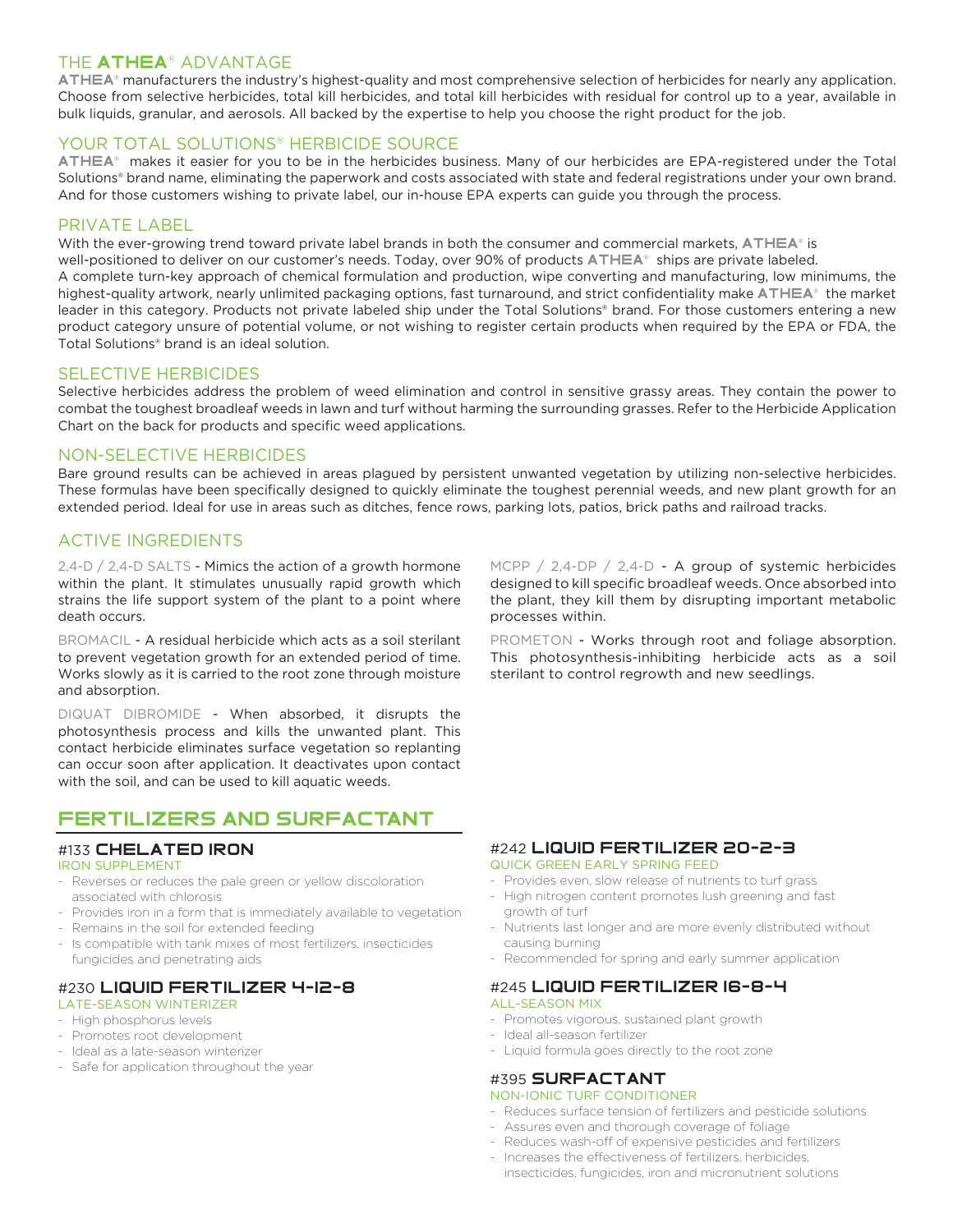## NON-selective herbicides

#### § #134 diquat 4.35%

4.35% DIQUAT DIBROMIDE, 1:20 CONCENTRATE, NON-RESIDUAL, AQUATIC AND TERRESTRIAL, VOC COMPLIANT

- Effective against broadleaf weeds, grasses and aquatic weeds
- Kills most forms of plant growth without damage to the soil
- Effects are visible in only a few days
- Deactivates on contact with soil

## § #145 **ELIMINATOR™**

1.85% DIQUAT DIBROMIDE, 1:8 CONCENTRATE (TERRESTRIAL), NON-RESIDUAL, AQUATIC WEED AND ALGAE CONTROL, VOC COMPLIANT

- Non-selective replant 5-7 days after application
- Ideal for eliminating specific weeds that are close to desired flowers, shrubs, brushes and trees
- Kills most forms of plant growth without damage to the soil
- Effects are visible in only a few days
- Works only when it is absorbed by the foliage deactivates on contact with soil

## § #146 **ELIMINATOR™ NW**

#### 1.85% DIQUAT DIBROMIDE, 1:8 CONCENTRATE, NON-RESIDUAL, TERRESTRIAL, VOC COMPLIANT

- Non-selective replant 5-7 days after application
- Ideal for eliminating specific weeds that are close to desired flowers, shrubs, brushes and trees
- Kills most forms of plant growth without damage to the soil
- Effects are visible in only a few days
- Works only when it is absorbed by the foliage deactivates on contact with soil

## § #314 VACATE™

#### 1.10% 2,4-D, 0.61% BROMACIL, READY-TO-USE, SOIL STERILANT, VOC COMPLIANT

- Provides fast knockdown
- Long-lasting residual action
- VOC compliant alternative to #320 BARREN

#### § #315 NON-SELECTIVE HERBICIDE #1 **- PRIVATE LABEL ONLY**

#### 1.10% 2,4-D, 0.61% BROMACIL, SOIL STERILANT

- Highly recommended for municipal weed control and as a soil sterilant

#### § #316 **WEED EASY**™ 4% BROMACIL GRANULES, SOIL STERILANT, VOC COMPLIANT

- Residual action prevents growth up to 1 year
- Easy-to-spread granules

## § #317 **BROM 7.5 HERBICIDE CONCENTRATE**

- 7.5% BROMACIL, 1:59 CONCENTRATE, SOIL STERILANT
- Use to control undesirable woody plants and brush
- Long-lasting residual action
- Highly dilutable formula

## § #318 **BANISH™**

#### 1.2% BROMACIL, 1:10 CONCENTRATE, SOIL STERILANT, VOC COMPLIANT

- Use to control undesirable woody plants and brush
- Long-lasting residual action
- Highly dilutable formula
- Low-odor formula
- Must penetrate the soil for most effective application
- VOC compliant alternative to #322 TURF KING

#### § #320 **BARREN™**

#### 1.09% 2,4-D, 0.98% BROMACIL, READY-TO-USE, SOIL STERILANT

- Provides extremely fast knockdown
- Residual action prevents growth up to 1 year

#### § #322 **TURF KING™**

- 3.73% PROMETON, 1:10 CONCENTRATE, SOIL STERILANT
- Residual action prevents growth up to 1 year

#### § #8320 **BARREN™ AEROSOL**

#### 1.09% 2,4-D, 0.98% BROMACIL, READY-TO-USE, SOIL STERILANT, VOC COMPLIANT

- Fast-kill, up to 1 year residual
- Upside-down spray provides precise application
- Ideal for cracks and crevices
- VOC compliant

## selective herbicides

#### § #350 SELECTIVE HERBICIDE #I broadleaF Weed killer  **- PRIVATE LABEL ONLY**

#### 25% 2,4-D SALT, 1:384 CONCENTRATE

- Will not harm most grasses
- May be used on pastures and rangelands

## § #360 SELECTIVE HERBICIDE #3 broadleaF Weed killer

## **- PRIVATE LABEL ONLY**

- 31.37% 2,4-D, 1:400 CONCENTRATE, BRUSH AND STUMP KILLER
- May be used as a concentrated stump killer
- Kills woody brush such as poison oak, brambles, poison ivy, sumac and honeysuckle

#### § #363 TRIPLE THREAT™

#### 4.55% 2,4-D, 2.29% MCPP, 2.26% 2,4-DP, 1:96 CONCENTRATE, VOC COMPLIANT

- For use on golf courses and ornamental turf areas
- Knocks down tough broadleaf weeds like clover, chickweed and thistles
- Kills most broadleaf weeds in lawn and turf without harming surrounding grasses

## § #8363 TRIPLE THREAT™ AEROSOL

#### 0.326% 2,4-D, 0.164% MCPP, 0.161% 2,4-DP, WHITE FOAMING SPRAY, VOC COMPLIANT

- High-intensity actuator accurately pinpoints weeds without hitting desirable plants
- Foaming spray shows coverage to avoid over-application
- VOC compliant
- Highly effective on broadleaf weeds